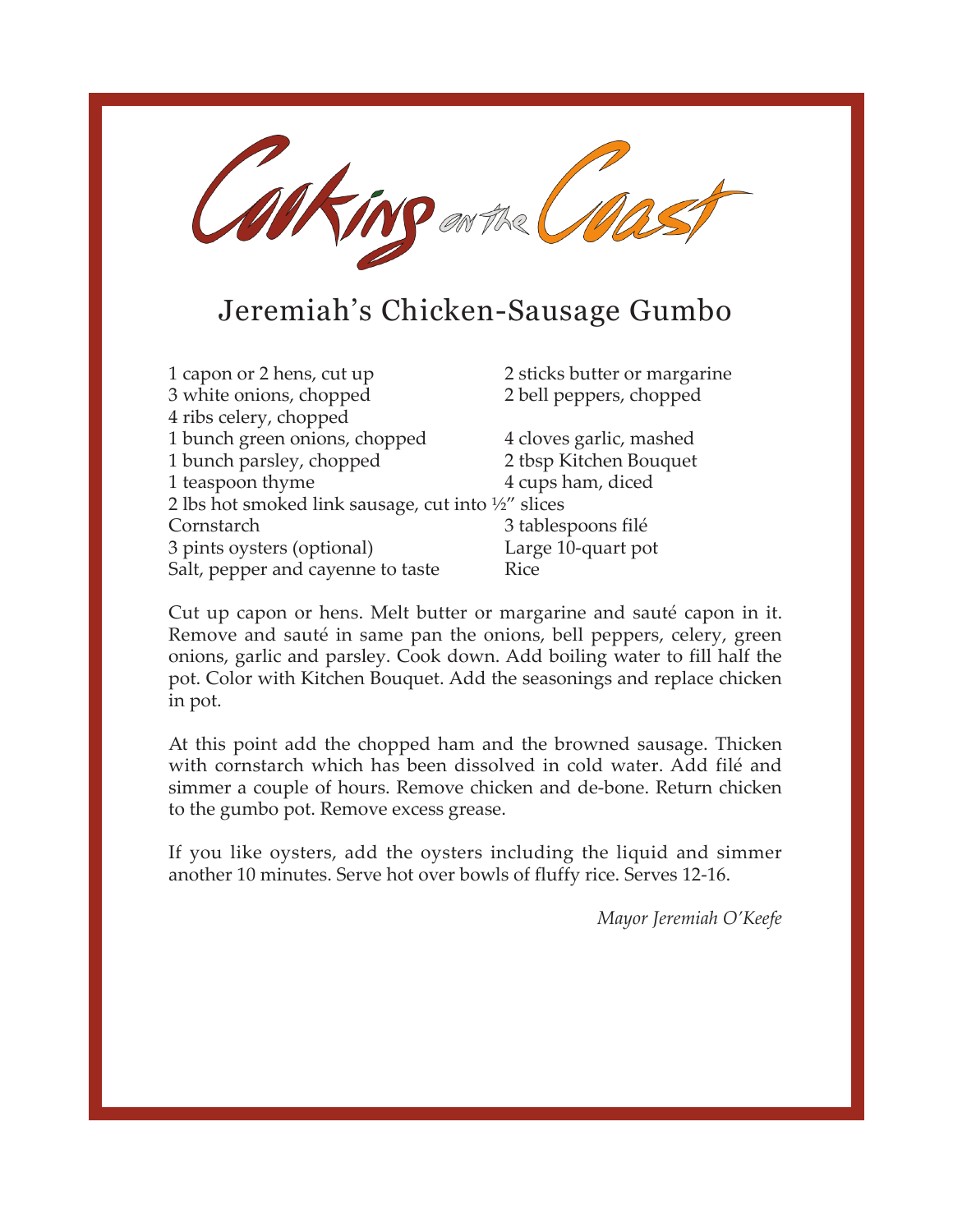## Stuffed Crabs

2 pounds fresh crabmeat (1 pound claw, 1 pound white) 2 loaves stale french bread 6 cups milk 3 eggs, lightly beaten 2 large white onions, chopped 2 large red onions, chopped 3 bell pepper, chopped 4 stalks celery, chopped 2 bunches green onions, chopped 1 bunch parsley, chopped 1 teaspoon cayenne pepper 1 teaspoon black pepper 1 tablespoon salt  $\frac{1}{2}$  teaspoon garlic salt 3 tablespoons Lea & Perrins Worcestershire sauce Shells for stuffing the crabs

Reserve parsley and green onion tops and sauté remaining vegetables until tender. Remove vegetables to large mixing bowl, add parsley and green onion tops. Add seasonings and mix thoroughly. In another mixing bowl break up the french bread and soak it in milk, squeeze out all you can and finely shred the bread into the vegetables. Pick through the crabmeat and remove any crab shell found. Gently fold the crabmeat, eggs and green onion tops into the vegetables. Mix gently but thoroughly. Adjust salt and pepper to taste. Stuff the crab shells.

Fry in oil, mixture side down until well browned, then bake in a 350-degree oven for about 10-12 minutes.

*This same stuffing is great inside baked Cornish hens or boneless chicken breasts and for a real treat, try it between two flounder filets baked in the oven with lemon and butter!! (Known as Captain Jody's Flounder Sandwich)* 

*Jerry "Jody" O'Keefe, Jr.*